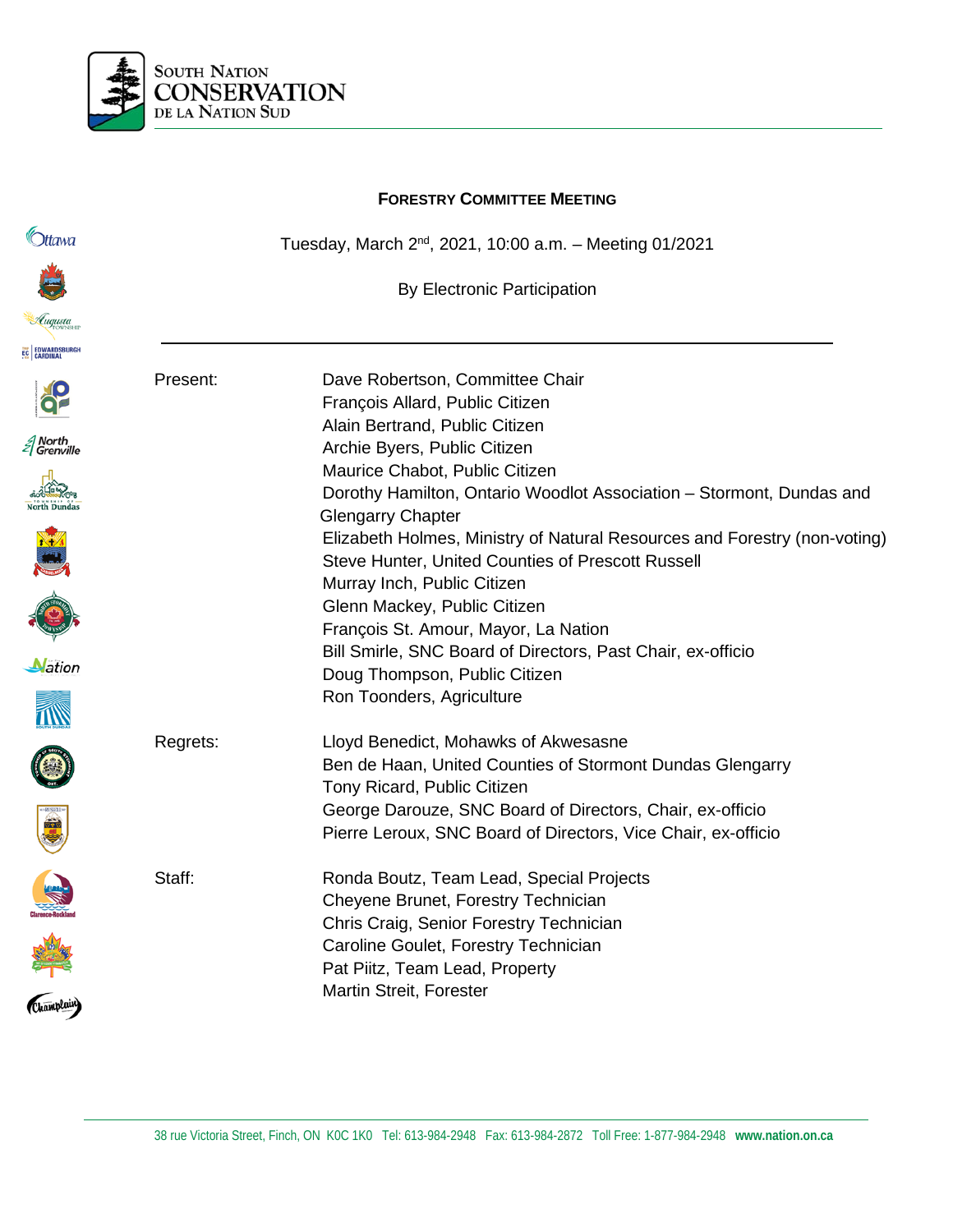

#### **CHAIR'S REMARKS**

Dave Robertson, Committee Chair, convened the Forestry Committee meeting of Tuesday, March 2<sup>nd</sup>, 2021 at 10:00 a.m. and welcomed Committee Members.

#### **APPROVAL OF FORESTRY COMMITTEE AGENDA**

RESOLUTION NO. FC-001/21 Moved by: Doug Thompson Seconded by: Maurice Chabot

RESOLVED THAT: The Members approve the Forestry Committee agenda of March 2<sup>nd</sup>, 2021 as submitted.

CARRIED

#### **DECLARATION OF CONFLICT OF INTEREST**

There were no Declarations of Conflict of Interest.

#### **SNC FORESTRY PROJECT UPDATE – POWERPOINT PRESENTATION**

Staff presented Forestry Program and Project updates.

#### **Archie Byers and Bill Smirle joined the meeting at 10:11 a.m.**

#### **APPROVAL OF: FORESTRY COMMITTEE VIRTUAL MEETING MINUTES OF NOVEMBER 24TH, 2020**

RESOLUTION NO. FC-002/21 Moved by: Bill Smirle

Seconded by: Maurice Chabot

RESOLVED THAT: The Members approve the Forestry Committee virtual meeting minutes of November 24<sup>th</sup>, 2020 as submitted.

CARRIED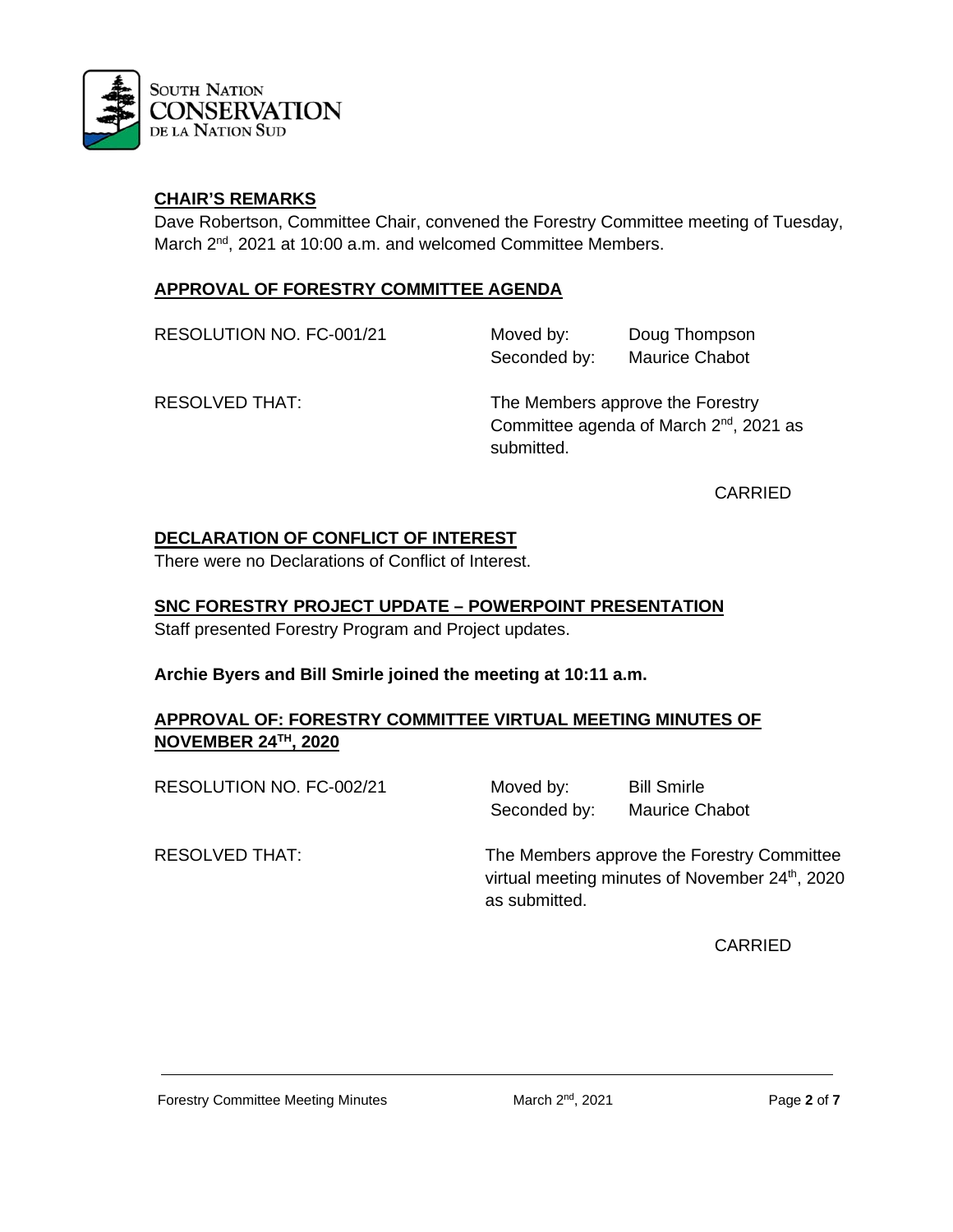

# **REQUEST FOR APPROVAL: ELECTION OF COMMITTEE CHAIR**

| RESOLUTION NO. FC-003/21 | Moved by:                                                                                                                                 | <b>Bill Smirle</b>  |
|--------------------------|-------------------------------------------------------------------------------------------------------------------------------------------|---------------------|
|                          | Seconded by:                                                                                                                              | <b>Ron Toonders</b> |
| <b>RESOLVED THAT:</b>    | The Forestry Committee appoint Ronda Boutz,<br>Team Lead, Special Projects as the Acting<br>Committee Chair; and                          |                     |
| <b>FURTHER THAT:</b>     | SNC Administrative By-law 15.3: 'All elections'<br>shall be in accordance with the Procedures for<br>Election of Officers' be adhered to. |                     |

#### CARRIED

Ronda Boutz, Acting Committee Chair, declared the Forestry Committee Chair position vacant.

#### **ELECTION OF COMMITTEE CHAIR**

Call for nominations three times for election of Chair (no seconder required)

#### **First Call for Nominations:**

Moved by: Francois St. Amour Dave Robertson be nominated for Chair, Forestry Committee.

Dave Robertson declined the nomination for Chair, Forestry Committee.

#### **Second Call for Nominations:**

Moved by: Dave Robertson Glenn Mackey be nominated for Chair, Forestry Committee.

Glenn Mackey accepted the nomination for Chair, Forestry Committee.

#### **Third Call for Nominations: None**

**Hearing none,** nominations closed for the position of Chair, Forestry Committee.

Forestry Committee Meeting Minutes March 2nd, 2021 Page **3** of **7**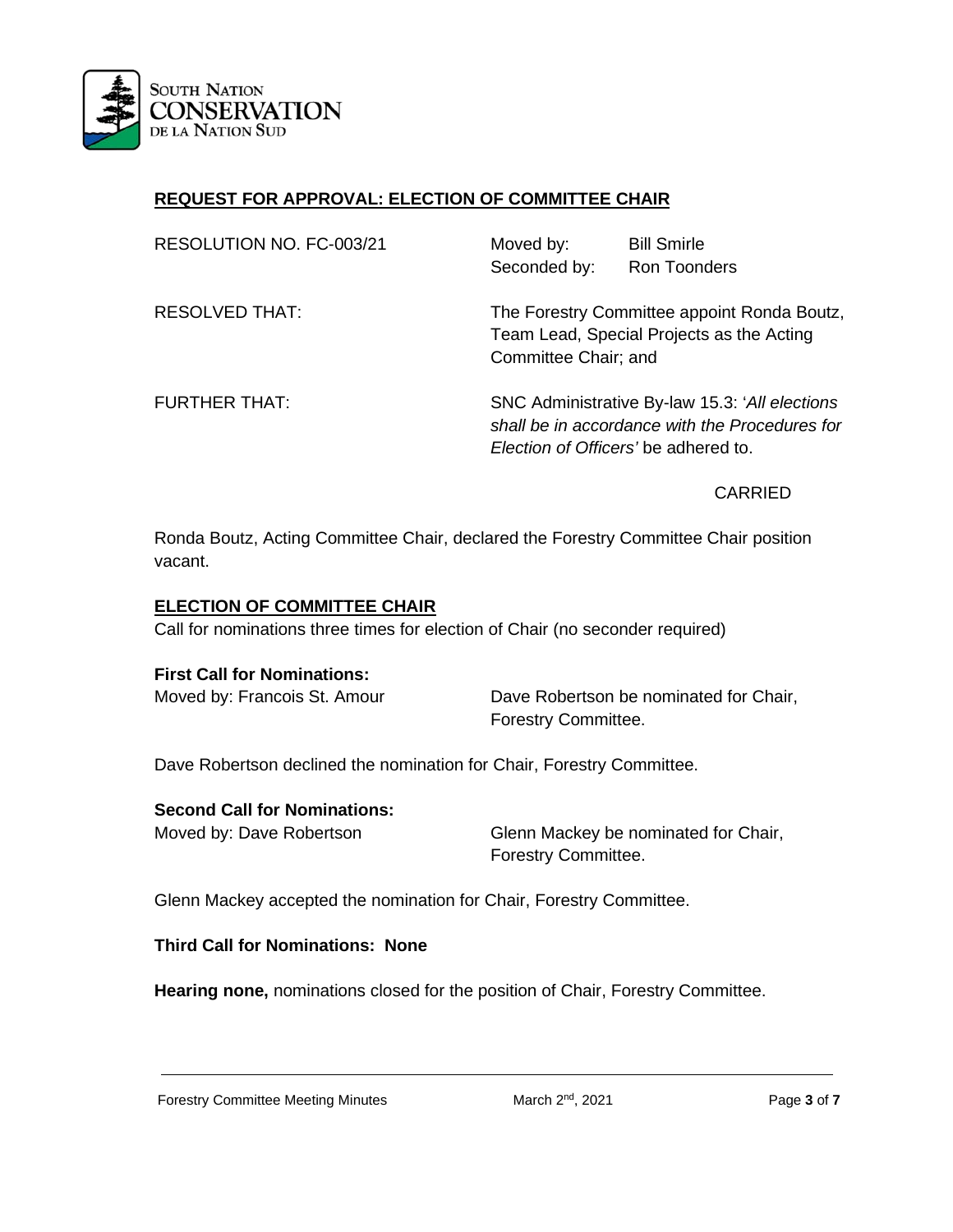

# **Approval of the following Motion**:

RESOLUTION NO. FC-004/2021 Moved by: Dave Robertson

Seconded by: Bill Smirle

RESOLVED THAT: For the year 2021, and until the Joint Standing Committee meeting of 2022, that Glenn Mackey be elected as Chair of the Forestry Committee.

CARRIED

#### **REQUEST FOR APPROVAL: 2021 COMMITTEE MEMBERSHIP**

| RESOLUTION NO. FC-005/21 | Moved by:<br>Seconded by:                                                                                                                                                                                                                                                                                                                                                                      | <b>Alain Bertrand</b><br>Doug Thompson                                                                                                                                                                                                                                                                                                                                                                                      |
|--------------------------|------------------------------------------------------------------------------------------------------------------------------------------------------------------------------------------------------------------------------------------------------------------------------------------------------------------------------------------------------------------------------------------------|-----------------------------------------------------------------------------------------------------------------------------------------------------------------------------------------------------------------------------------------------------------------------------------------------------------------------------------------------------------------------------------------------------------------------------|
| <b>RESOLVED THAT:</b>    | for 2021 as amended:<br>- François Allard, Public Citizen<br>- Alain Bertrand, Public Citizen<br>- Archie Byers, Public Citizen<br>- Maurice Chabot, Public Citizen<br>and Forestry (non-voting)<br><b>Russell</b><br>- Murray Inch, Public Citizen<br>- Glenn Mackey, Committee Chair<br>- Tony Ricard, Public Citizen<br>- Dave Robertson, Public Citizen<br>Stormont, Dundas, and Glengarry | The Forestry Committee recommends the<br>following membership to the Board of Directors<br>- Lloyd Benedict, Mohawks of Akwesasne<br>- Dorothy Hamilton, Ontario Woodlot Association<br>Stormont, Dundas, and Glengarry Chapter<br>- Elizabeth Holmes, Ministry of Natural Resources<br>- Steve Hunter, United Counties of Prescott and<br>- François St. Amour, SNC Board Member<br>- Benjamin De Haan, United Counties of |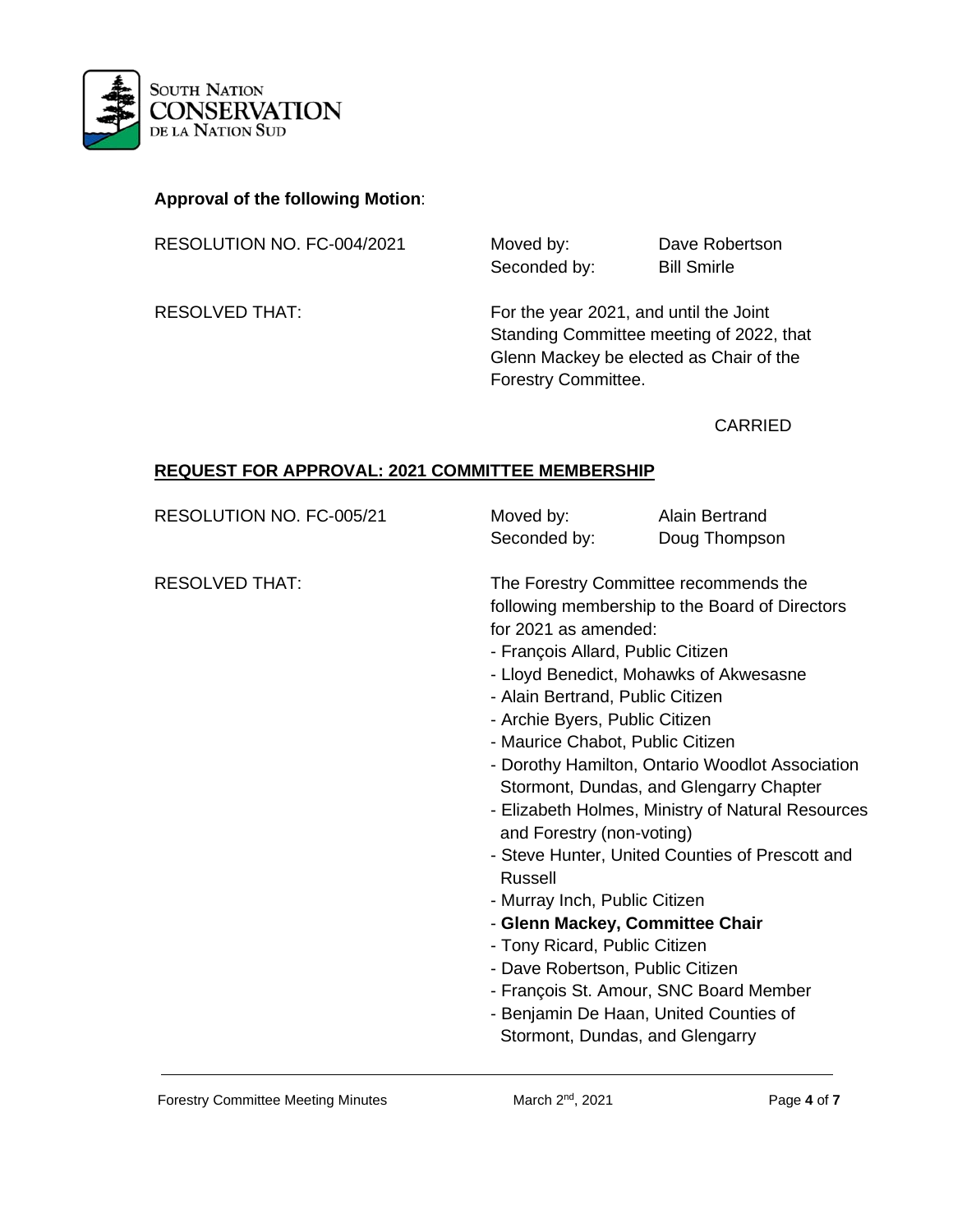

- Doug Thompson, Public Citizen
- Ron Toonders, Agriculture
- George Darouze, SNC Chair, ex-officio
- Pierre Leroux, SNC Vice Chair, ex-officio
- Bill Smirle, SNC Past Chair, ex-officio

# CARRIED

# **UPDATE: SNC FOREST ANNUAL REPORT 2020**

RESOLUTION NO. FC-006/21 Moved by: Maurice Chabot

Seconded by: Murray Inch

RESOLVED THAT: The Forestry Committee receive and file the SNC Forest Annual Report 2020.

CARRIED

### **UPDATE: FOREST CERTIFICATION AUDITS**

RESOLUTION NO. FC-007/21 Moved by: Steve Hunter

Seconded by: Dorothy Hamilton

RESOLVED THAT: The Forestry Committee receive and file the update on Forest Certification.

**CARRIED** 

# **UPDATE: FOREST HEALTH NETWORK**

RESOLUTION NO. FC-008/21 Moved by: Dave Robertson

Seconded by: Archie Byers

RESOLVED THAT: The Forestry Committee receive and file the update on the Forest Health Network.

CARRIED

Forestry Committee Meeting Minutes March 2<sup>nd</sup>, 2021 **Page 5 of 7**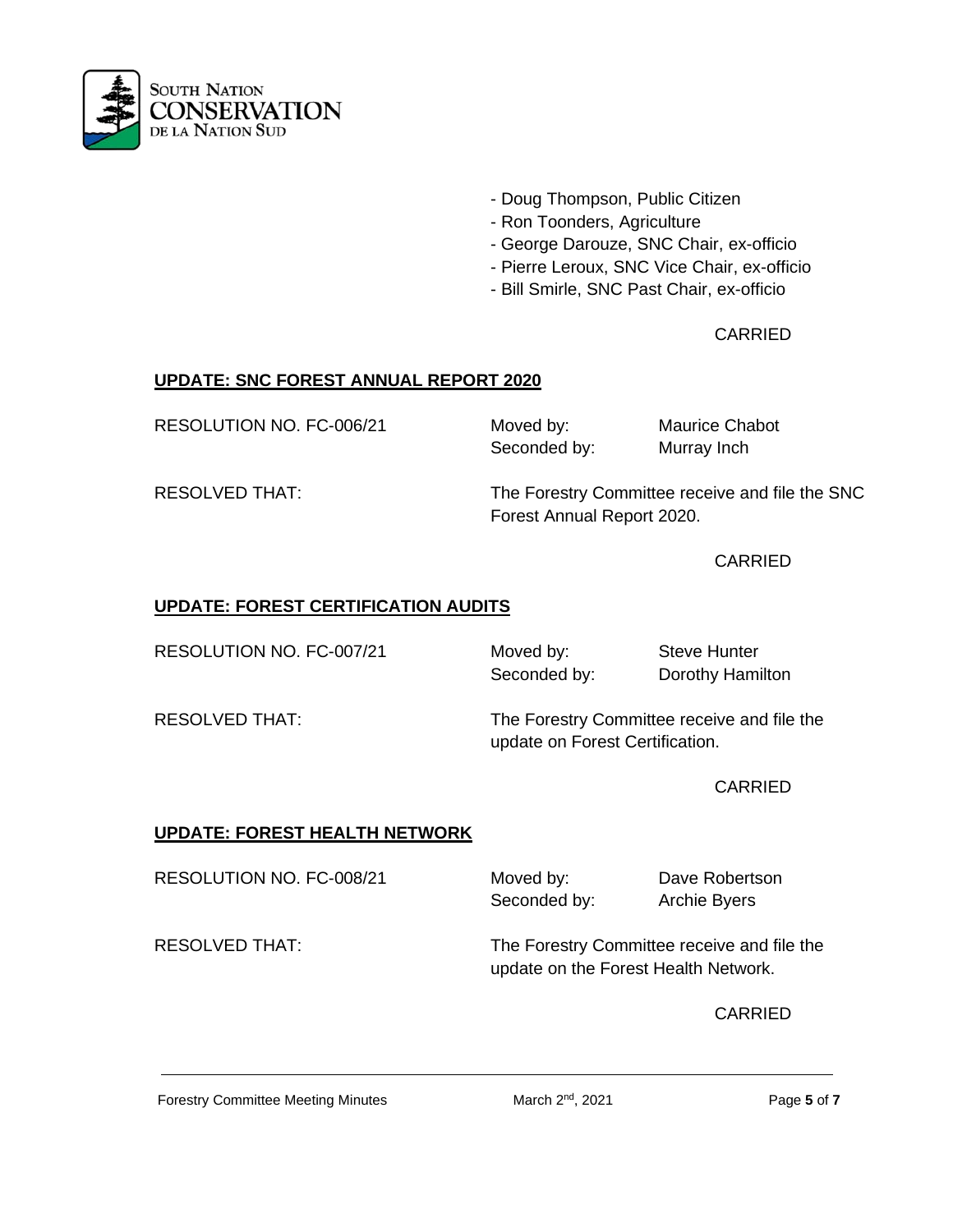

# **UPDATE: EMERALD ASH BORER PARASITOID RELEASE PROJECT**

| RESOLUTION NO. FC-009/21 | Moved by:    | <b>Bill Smirle</b>  |
|--------------------------|--------------|---------------------|
|                          | Seconded by: | <b>Ron Toonders</b> |

RESOLVED THAT: The Forestry Committee receive and file the update on the Emerald Ash Borer Parasitoid Release Project.

CARRIED

# **UPDATE: SNC FOREST-RELATED PROJECTS**

RESOLUTION NO. FC-010/21 Moved by: Murray Inch

Seconded by: Dorothy Hamilton

RESOLVED THAT: The Forestry Committee receive and file the report on SNC Forest-Related Projects update.

CARRIED

# **UPDATE: INDIGENOUS PARTNERSHIPS**

RESOLUTION NO. FC-011/21 Moved by: Alain Bertrand

Seconded by: Dave Robertson

RESOLVED THAT: The Forestry Committee receive and file the Indigenous Partnerships update report.

CARRIED

# **CORRESPONDENCE**

a. Conservation Ontario's Comments on the OPFA's Scoped Review of the *Professional Foresters Act.*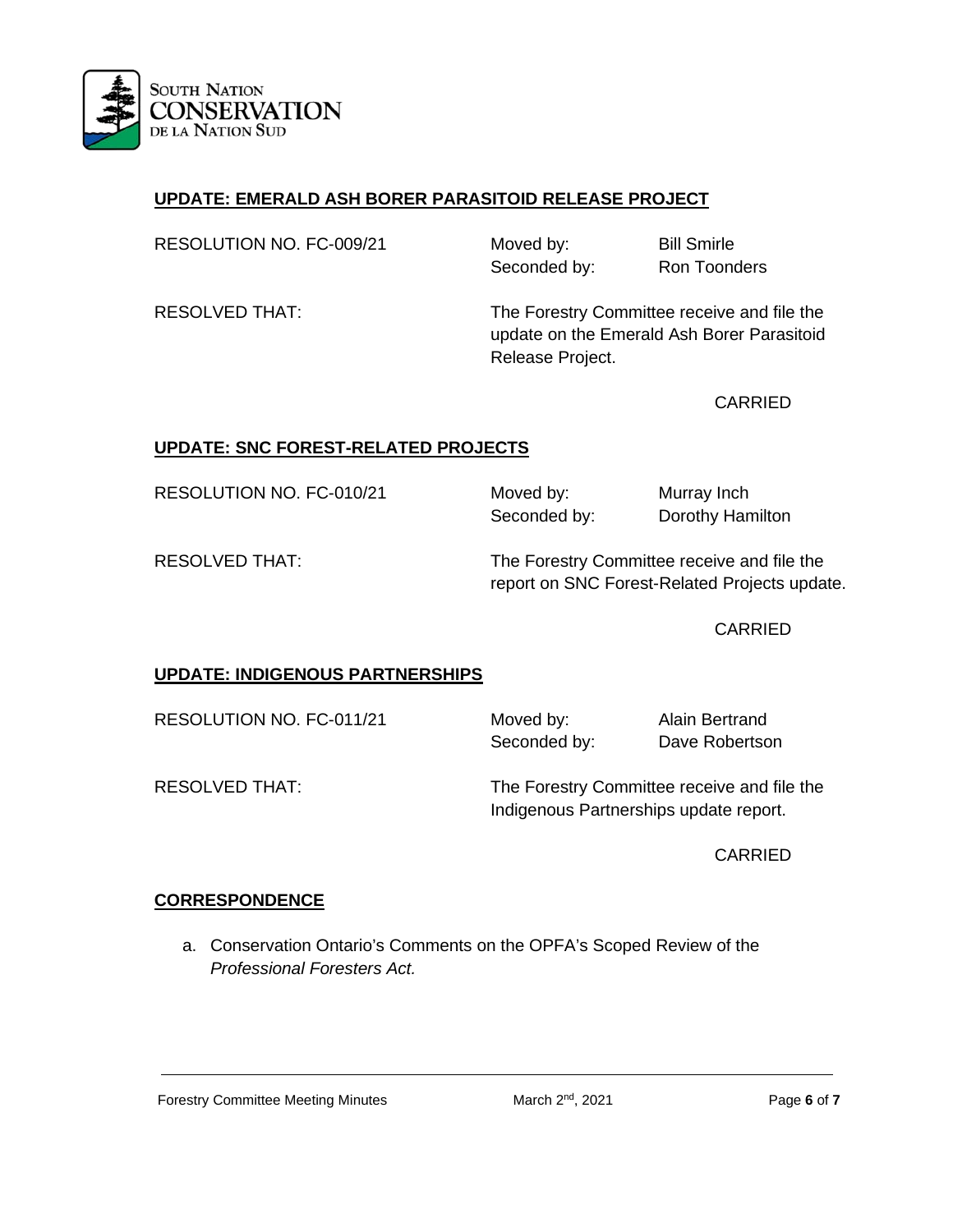

#### **ROUNDTABLE DISCUSSIONS**

# **A. COMMUNITY ENGAGEMENT**

- Francois Allard: Discussed snowmobile clubs and inquired on SNC communication channels for local clubs where they cross SNC land.
- Glenn Mackey: Bill Smirle, Jackie Pemberton, and Glenn Mackey sit on the ALUS-Ontario East Partner Advisory Committee.

#### **Bill Smirle left the meeting at 11:14 a.m.**

#### **UPCOMING EVENTS**

- Eastern Ontario First Nation Working Group Meeting: March 9<sup>th</sup>, 2021 at 10:00 a.m. via Zoom
- SNC Forest Contractor Meeting: April 1<sup>st</sup>, 2021 at 10:00 a.m. via MS Teams

### **DATE OF NEXT MEETING**

June 1st, 2021 at 10:00 a.m. via MS Teams

#### **ADJOURNMENT**

RESOLUTION NO. FC-012/21 Moved by: Francois St. Amour

Seconded by: Steve Hunter

RESOLVED THAT: The Forestry Committee meeting of March 2<sup>nd</sup>, 2021 be adjourned at 11:20 a.m.

CARRIED

 $\sqrt{v_{rad}}$ 

Committee Chair. Team Lead, Special Projects.

Glenn Mackey, The Communication of Ronda Boutz,

Forestry Committee Meeting Minutes March 2<sup>nd</sup>, 2021 **Page 7 of 7**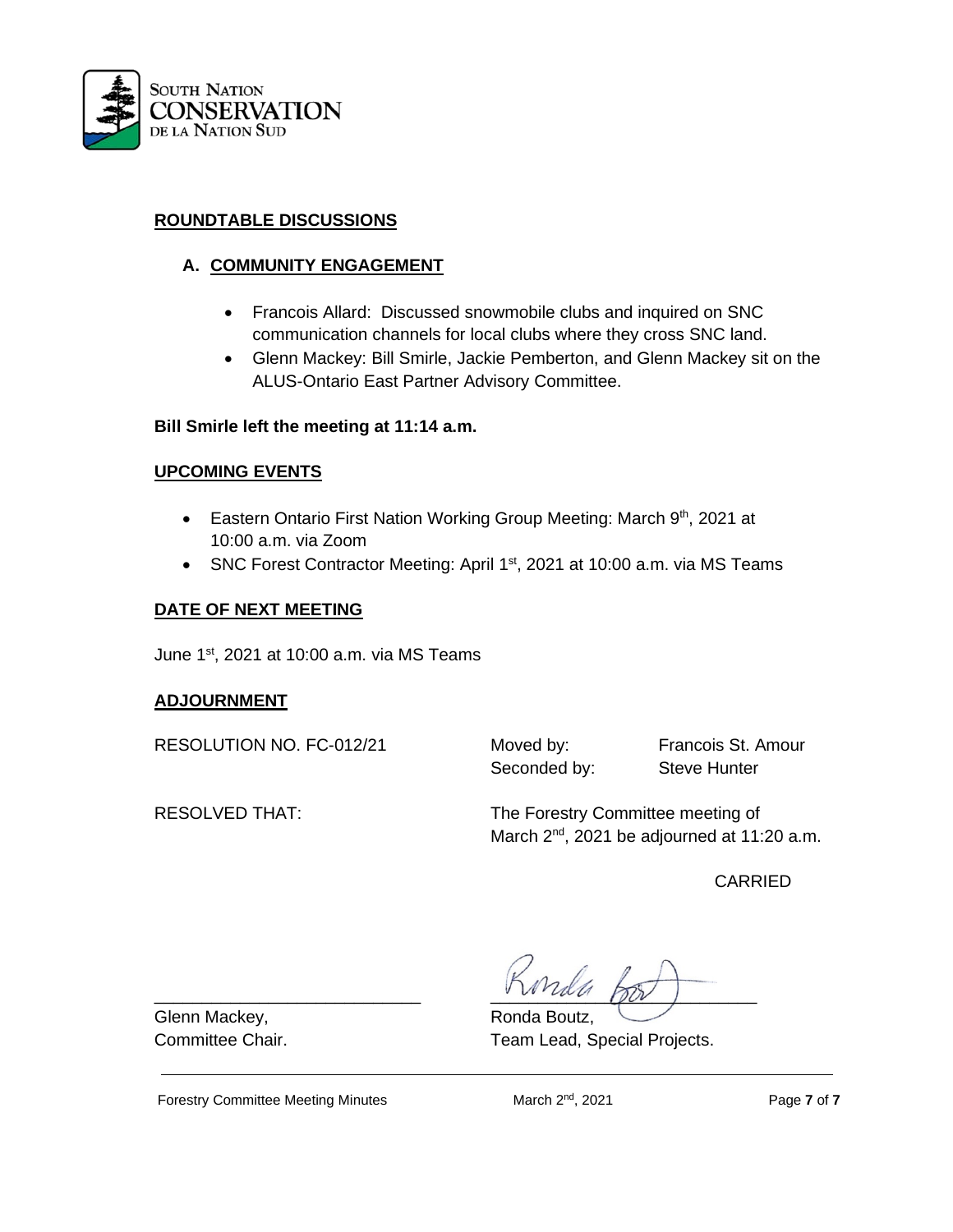

# **FORESTRY COMMITTEE MEETING C**htawa Tuesday, June 1st, 2021, 10:00 a.m. – Meeting 02/21 By Electronic Participation **EC EDWARDSBUR** Present: Glenn Mackey, Committee Chair François Allard, Public Citizen Alain Bertrand, Public Citizen *≦* North<br>*≦* Grenville Maurice Chabot, Public Citizen Ben de Haan, United Counties of Stormont Dundas Glengarry Dorothy Hamilton, Stormont Dundas Glengarry OWA Elizabeth Holmes, MNRF (non-voting) Murray Inch, Public Citizen Dave Robertson, Public Citizen François St. Amour, Mayor, La Nation Bill Smirle, SNC Board of Directors, Past Chair, ex-officio Doug Thompson, Public Citizen **Nation** Regrets: Archie Byers, Public Citizen George Darouze, SNC Board of Directors, Chair, ex-officio Steve Hunter, United Counties of Prescott Russell Pierre Leroux, SNC Board of Directors, Vice Chair, ex-officio O E A Absent: Lloyd Benedict, Mohawks of Akwesasne Tony Ricard, Public Citizen Ron Toonders, Ag Soil and Crop Staff: Angela Coleman, General Manager/Secretary-Treasurer Ronda Boutz, Team Lead, Special Projects Tavish MacLeod, Forestry Assistant Dianne MacMillan, Administrative Assistant Pat Piitz, Team Lead, Property Martin Streit, Forester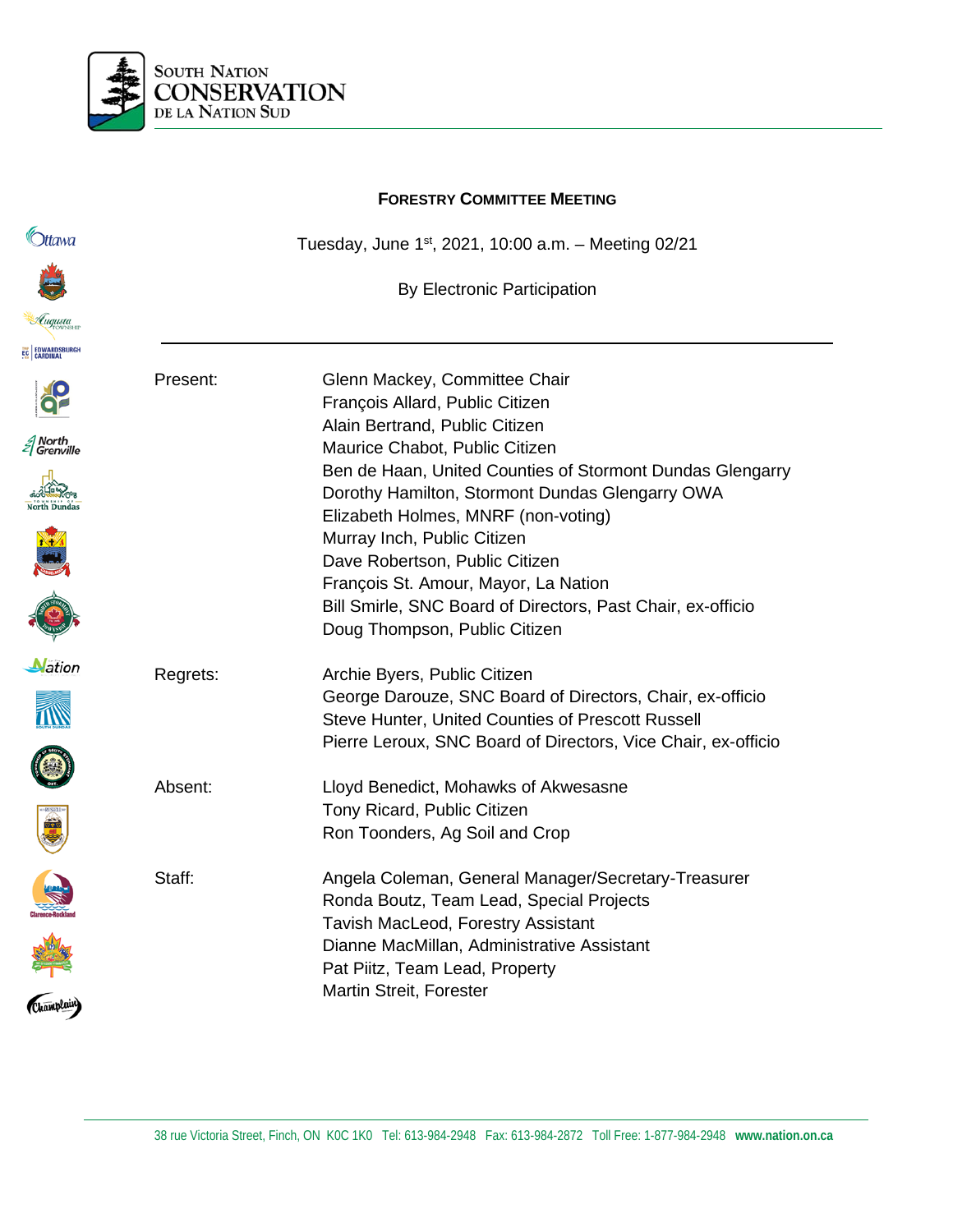

#### **CHAIR'S REMARKS**

Glenn Mackey, Committee Chair, convened the Forestry Committee meeting of Tuesday, June 1st, 2021, at 10:00 a.m. and welcomed Committee Members.

#### **APPROVAL OF FORESTRY COMMITTEE MAIN AGENDA**

RESOLUTION NO. FC-013/21 Moved by: François St. Amour Seconded by: Maurice Chabot

RESOLVED THAT: The Members approve the Forestry Committee agenda of June  $1<sup>st</sup>$ , 2021 as submitted.

CARRIED

#### **DECLARATION OF CONFLICT OF INTEREST**

There were no Declarations of Conflict of Interest.

#### **SNC FORESTRY PROJECT UPDATE – POWERPOINT PRESENTATION**

Staff presented forestry program and project updates.

**Dave Robertson, Public Citizen, joined the meeting at 10:08 a.m.**

**Ben de Haan, United Counties of Stormont Dundas Glengarry, joined the meeting at 10:12 a.m**.

### **APPROVAL OF: FORESTRY COMMITTEE VIRTUAL MEETING MINUTES OF MARCH 2nd, 2021**

RESOLUTION NO. FC-014/21

| Moved by:    | <b>Maurice Chabot</b> |
|--------------|-----------------------|
| Seconded by: | Dorothy Hamilton      |

RESOLVED THAT: The Members approve the Forestry Committee virtual meeting minutes of March 2<sup>nd</sup>, 2021 as submitted.

CARRIED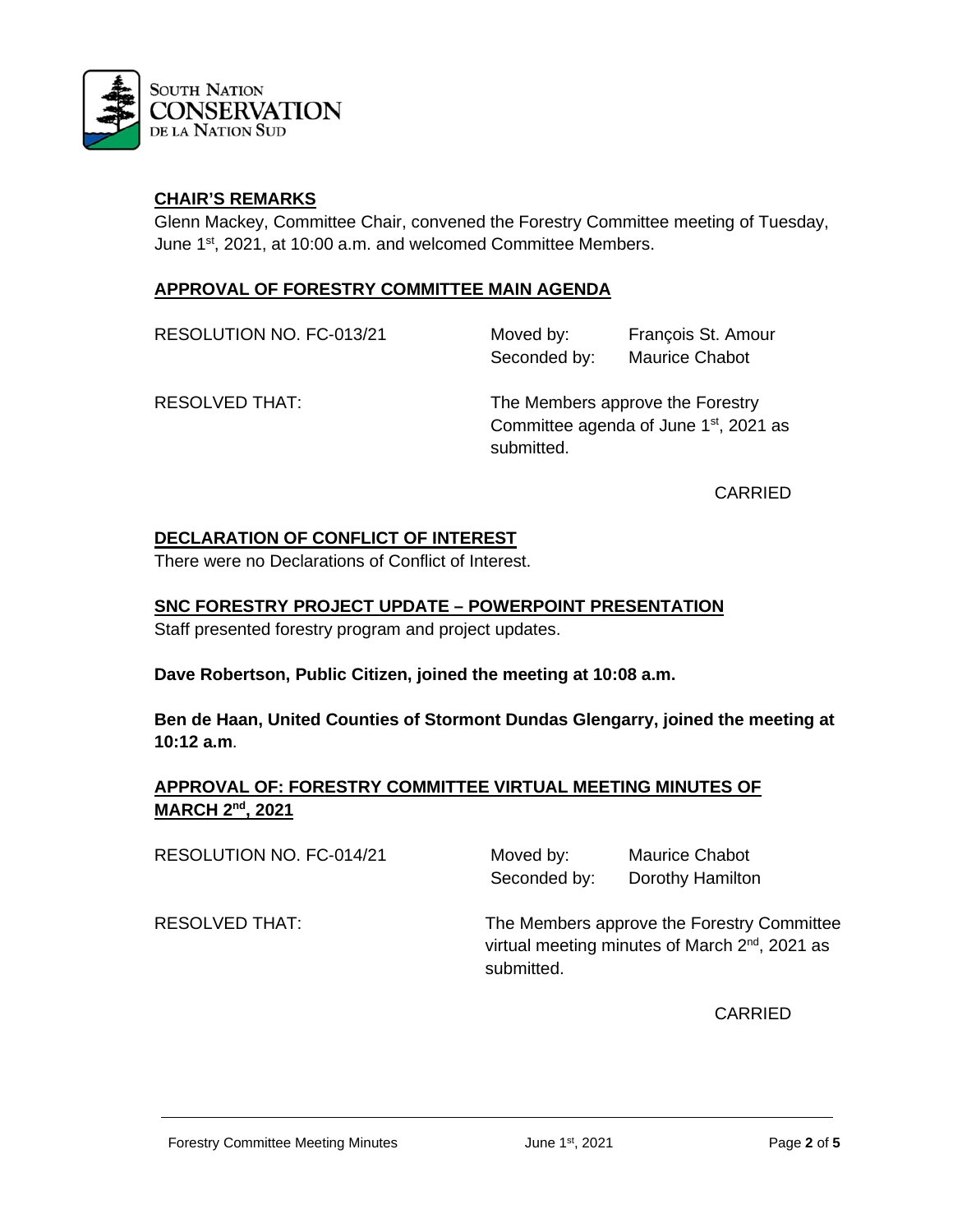

#### **NEW BUSINESS**

#### **UPDATE:** *CONSERVATION AUTHORITIES ACT*

Angela Coleman, General Manager/Secretary-Treasurer, provided the Forestry Committee Members with an update on the *Conservation Authorities Act*.

#### **UPDATE: TREE PLANTING AND FREE TREE DAYS**

RESOLUTION NO. FC-015/21 Moved by: Murray Inch Seconded by: Benjamin de Haan

RESOLVED THAT: The Forestry Committee endorses the work completed in spring 2021 for the Tree Planting program by SNC staff.

#### CARRIED

#### **REQUEST FOR APPROVAL: LAND USE REQUEST**

| RESOLUTION NO. FC-016/21           | Moved by:<br>Seconded by:                                                                                          | Doug Thompson<br>Dorothy Hamilton |
|------------------------------------|--------------------------------------------------------------------------------------------------------------------|-----------------------------------|
| <b>RESOLVED THAT:</b>              | The Forestry Committee recommend to the Board<br>of Directors to issue permission for beekeeping<br>on SNC 64; and |                                   |
| <b>FURTHER THAT:</b>               | The Forestry Committee recommends<br>Expressions of Interest be sought for maple syrup<br>production on SNC 40.    |                                   |
|                                    |                                                                                                                    | <b>CARRIED</b>                    |
| <b>UPDATE: FUNDING SUBMISSIONS</b> |                                                                                                                    |                                   |
| RESOLUTION NO. FC-017/21           | Moved by:                                                                                                          | Doug Thompson                     |

Seconded by: Maurice Chabot

RESOLVED THAT: The Forestry Committee receive and file the grant submission update.

CARRIED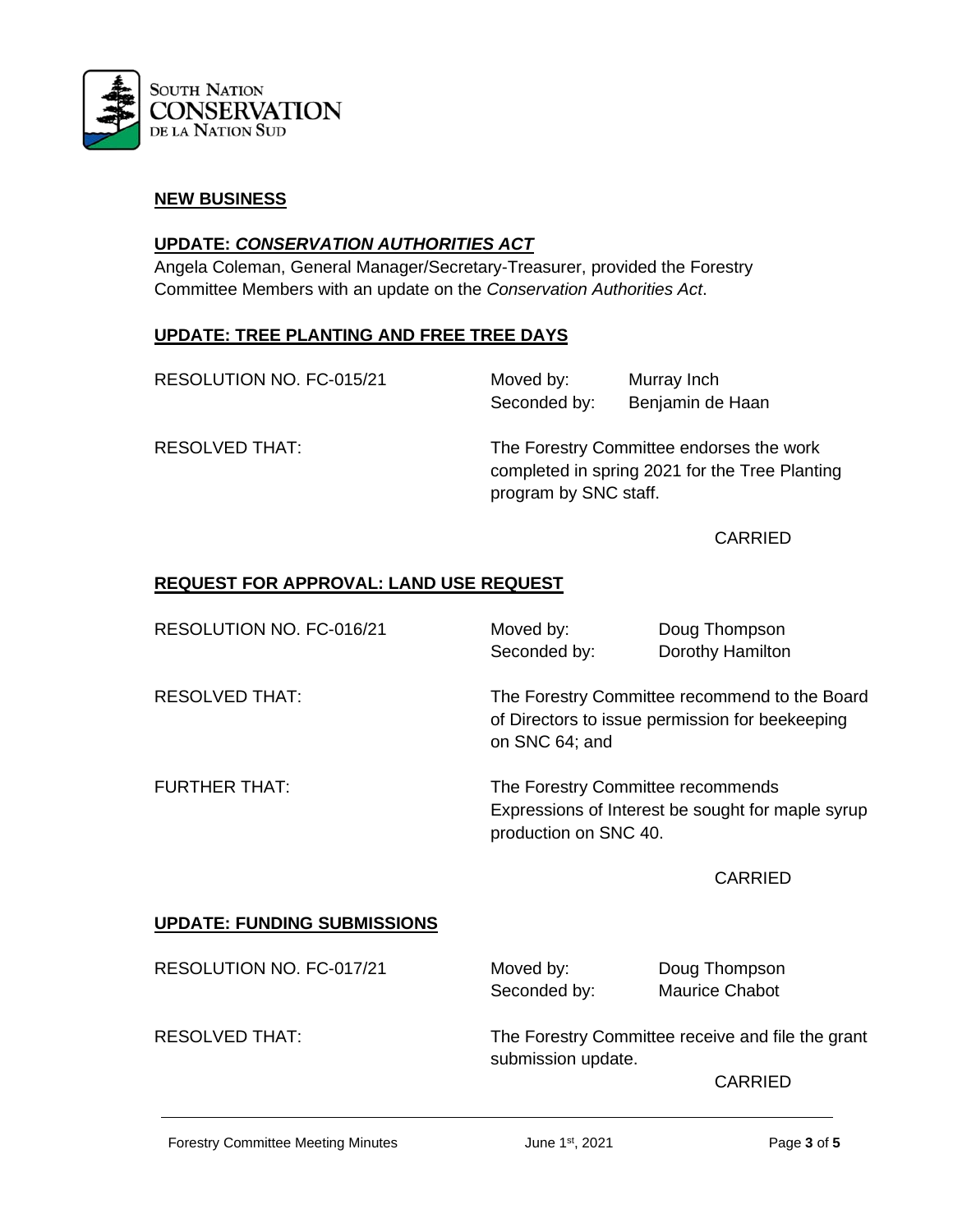

# **UPDATE: GRASSLAND INITIATIVE – SNC 164**

| RESOLUTION NO. FC-018/21 | Moved by:<br>Seconded by: | Doug Thompson<br>Benjamin de Haan |
|--------------------------|---------------------------|-----------------------------------|
|                          |                           |                                   |

RESOLVED THAT: The Forestry Committee receive and file the Grassland Initiative – SNC 164 update.

CARRIED

# **UPDATE: 2021 FIRST QUARTER HARVESTS**

RESOLUTION NO. FC-019/21 Moved by: Maurice Chabot

Seconded by: Dorothy Hamilton

RESOLVED THAT: The Forestry Committee receive and file the 2021 First Quarter Harvests update.

CARRIED

# **FOR DISCUSSION: 2022 BUDGET**

RESOLUTION NO. FC-020/21 Moved by: Murray Inch

Seconded by: Doug Thompson

RESOLVED THAT: The Forestry Committee review and provide any comments prior to the September 7<sup>th</sup>, 2021 committee meeting.

CARRIED

#### **CORRESPONDENCE**

a. Gypsy Moth and the Summer of 2021 – What to Expect, and What to Do

#### **COMMUNITY ENGAGEMENT**

Doug Thompson:

Municipal Free Trees Giveaway Program: Would like to know the total number of trees given away for the City of Ottawa by Ward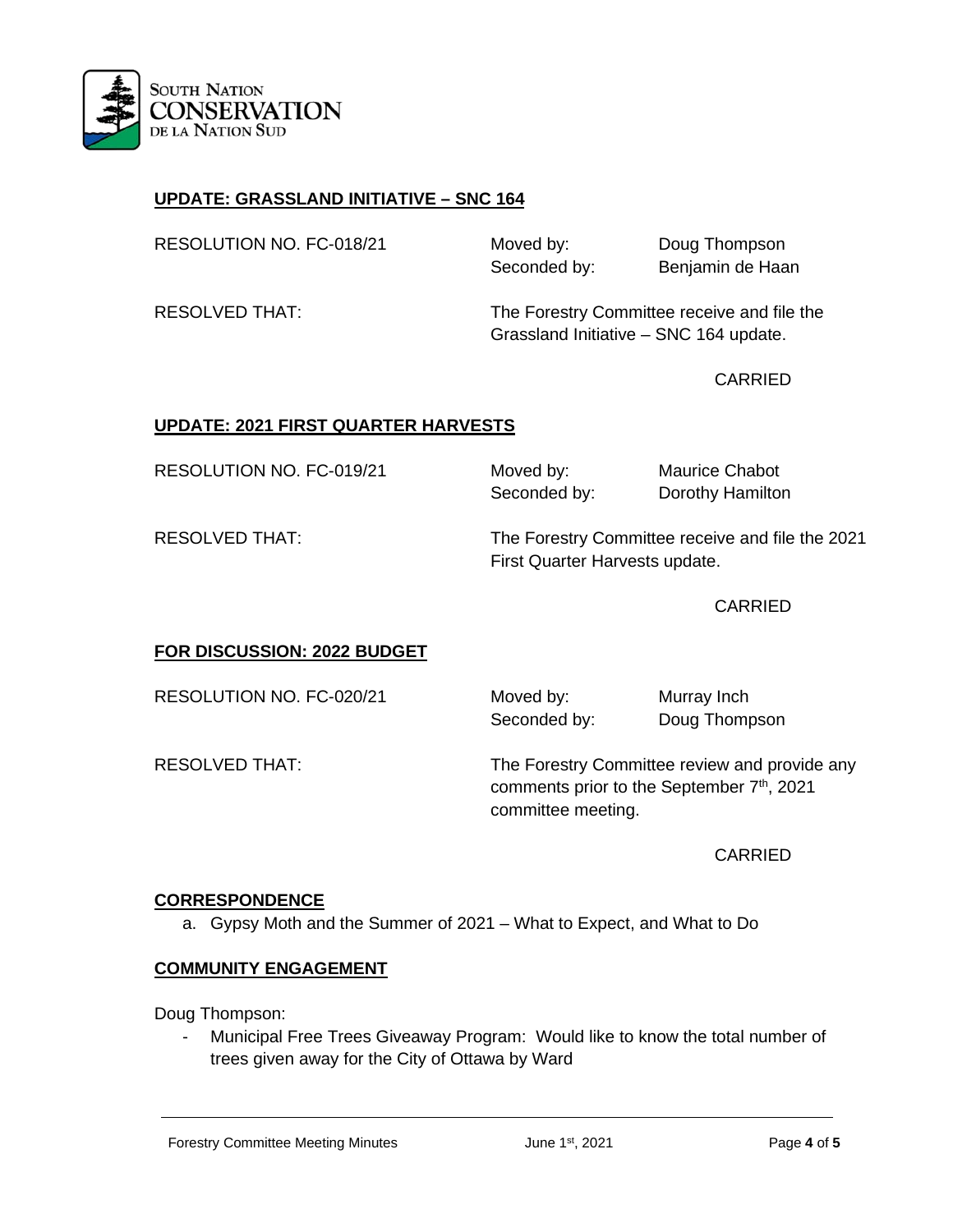

- SNC Property, Grey's Creek area: Would like a status update regarding the possible development of a trail system and would like to visit the property with SNC staff.

Glenn Mackey:

Noted tree planting efforts by volunteers for the 1000 Islands Land Trust in Leeds and Grenville.

# **UPCOMING EVENTS**

Dorothy Hamilton:

- June  $10^{th}$  at 7 p.m.: Webinar on the gypsy moth registration at the OWA website
- June 16<sup>th</sup> at 10 a.m.: Eastern Ontario Model Forest Annual General Meeting

#### **DATE OF NEXT MEETING**

- September 7<sup>th</sup>, 2021 at 10:00 a.m.: The meeting is currently planned as virtual, if any changes occur, Committee Members will be notified.

#### **ADJOURNMENT**

RESOLUTION NO. FC-021/21 Moved by: François Allard

RESOLVED THAT: The Forestry Committee meeting of June 1<sup>st</sup>, 2021 be adjourned at 11:24 a.m.

CARRIED

Glenn Mackey, The Communication of Ronda Boutz,

 $\frac{1}{2}$ 

Committee Chair. Team Lead, Special Projects.

/dm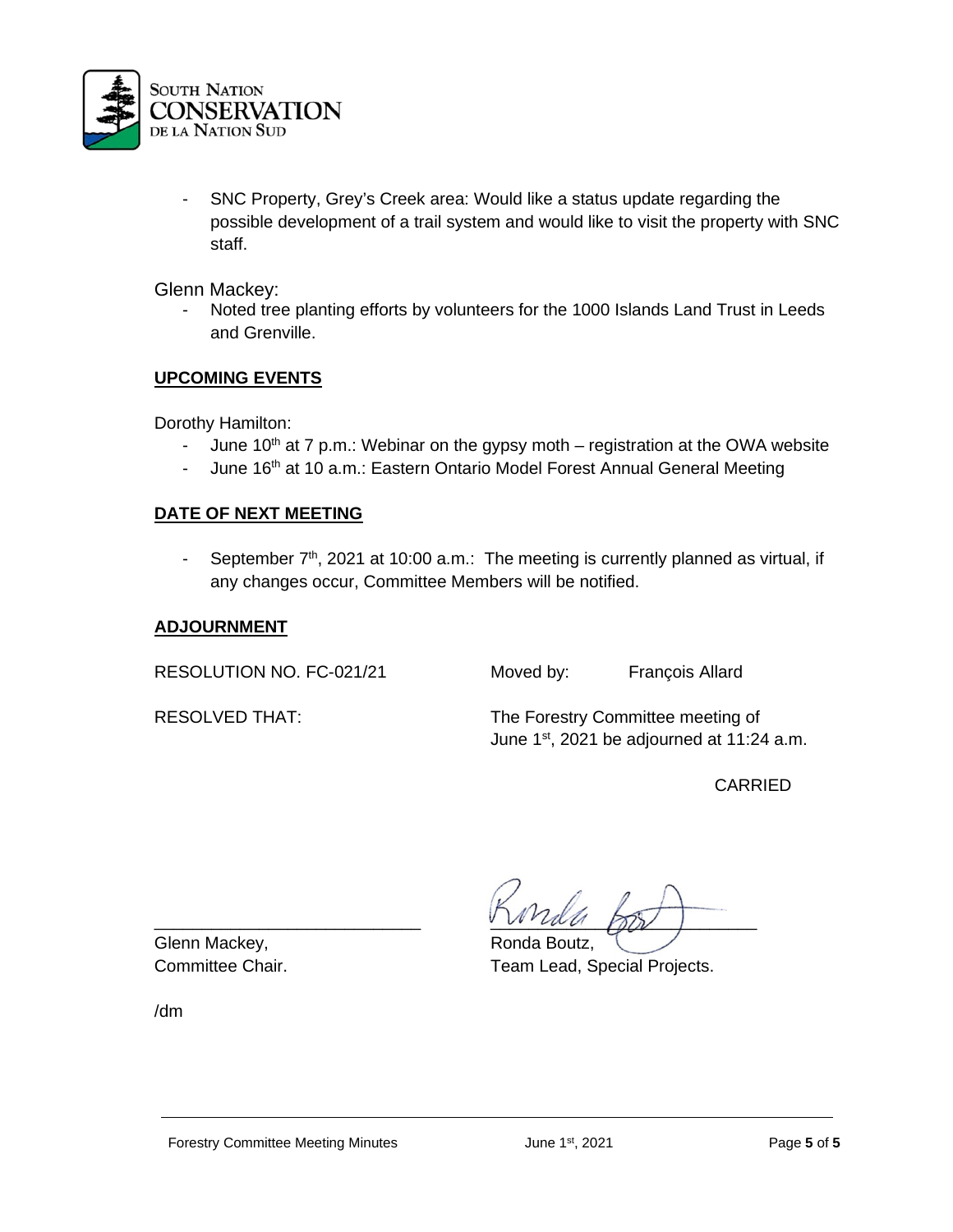

**Ottawa** 

**EC EDWARDSBURG** 

*≦* North<br>*≦* Grenville

Nation

S

# **FORESTRY COMMITTEE MEETING** Tuesday, September  $7<sup>th</sup>$ , 2021, 10:00 a.m. - Meeting 03/21 By Electronic Participation Present: Glenn Mackey, Committee Chair François Allard, Public Citizen Maurice Chabot, Public Citizen Dorothy Hamilton, Stormont Dundas Glengarry Chapter – Ontario Woodlot Association Elizabeth Holmes, Ministry of Northern Development, Mines, Natural Resources and Forestry (non-voting) Steve Hunter, United Counties of Prescott Russell Murray Inch, Public Citizen Dave Robertson, Public Citizen François St. Amour, Mayor, SNC Director Bill Smirle, SNC Board of Directors, Past Chair, ex-officio Doug Thompson, Public Citizen Regrets: Archie Byers, Public Citizen George Darouze, SNC Board of Directors, Chair, ex-officio Ben de Haan, United Counties of Stormont Dundas Glengarry Pierre Leroux, SNC Board of Directors, Vice Chair, ex-officio Tony Ricard, Public Citizen Champlain Absent: Lloyd Benedict, Mohawks of Akwesasne Alain Bertrand, Public Citizen Ron Toonders, Ag Soil and Crop Staff: Carl Bickerdike, Team Lead, Corporate Services Ronda Boutz, Team Lead, Special Projects Chris Craig, Senior Forestry Technician Caroline Goulet, Forester Tavish MacLeod, Forestry Assistant Dianne MacMillan, Administrative Assistant Pat Piitz, Team Lead, Property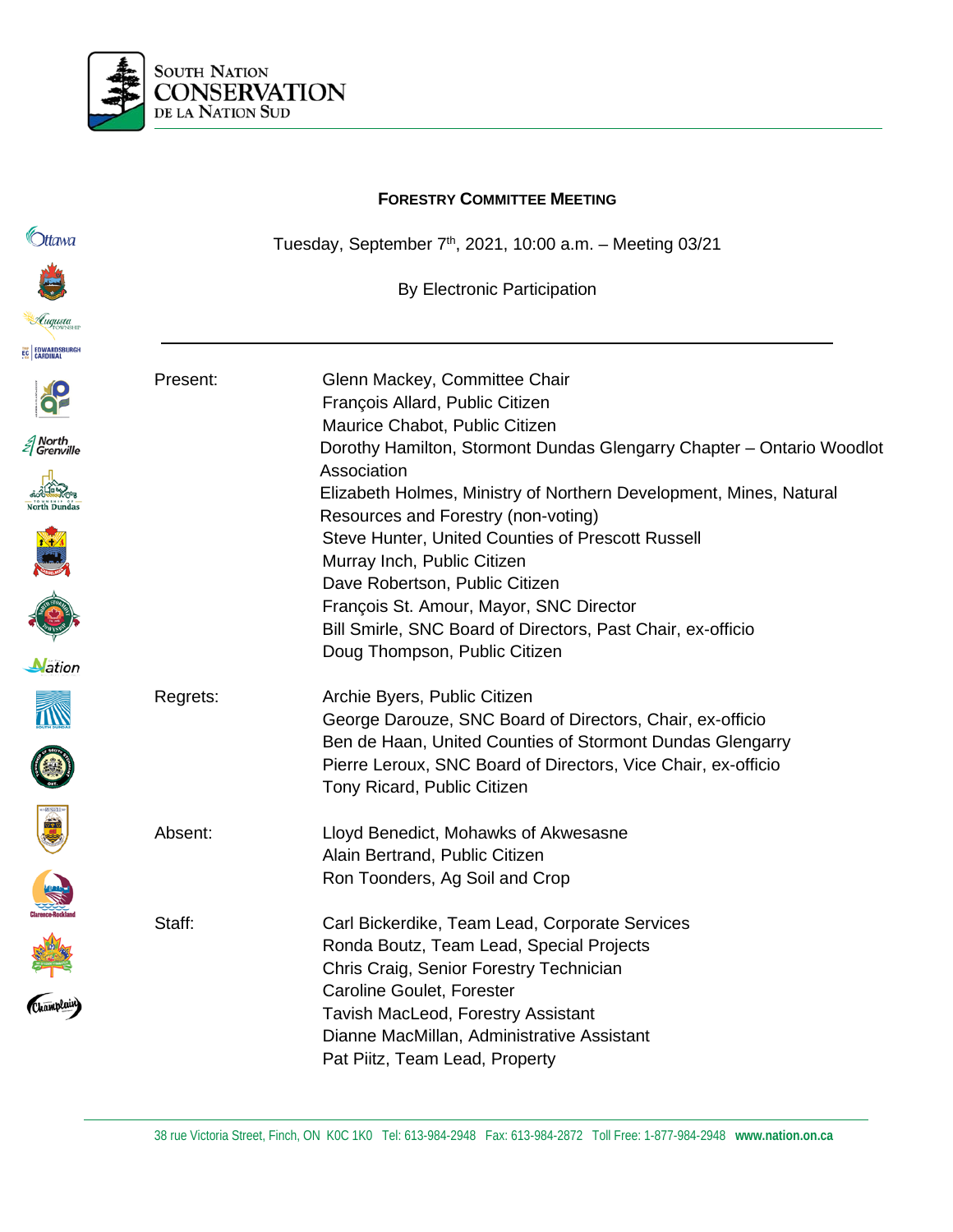

#### **CHAIR'S REMARKS**

Glenn Mackey, Committee Chair, convened the Forestry Committee meeting of Tuesday, September 7<sup>th</sup>, 2021, at 10:00 a.m. and welcomed Committee Members.

#### **APPROVAL OF FORESTRY COMMITTEE MAIN AGENDA**

RESOLUTION NO. FC-022/21 Moved by: Doug Thompson Seconded by: Bill Smirle

RESOLVED THAT: The Members approve the Forestry Committee agenda of September 7<sup>th</sup>, 2021 as submitted.

CARRIED

#### **DECLARATION OF CONFLICT OF INTEREST**

There were no Declarations of Conflict of Interest.

#### **SNC FORESTRY PROJECT UPDATE – POWERPOINT PRESENTATION**

Staff presented forestry program and project updates.

#### **ROUNDTABLE DISCUSSIONS**

#### **COMMUNITY ENGAGEMENT**

Bill Smirle

- Reminded Committee Members to submit 2022 Budget input to staff members
- Spoke with North Dundas Council regarding the dead Ash trees in their area that will need to be removed, and should be replanted; encouraged Committee Members to discuss in their areas as well

Murray Inch

- Oak Valley Pioneer Park has been actively used by varied users during the summer months

François Allard

- Positive community feedback regarding the 2021 Municipal tree give away program offered by SNC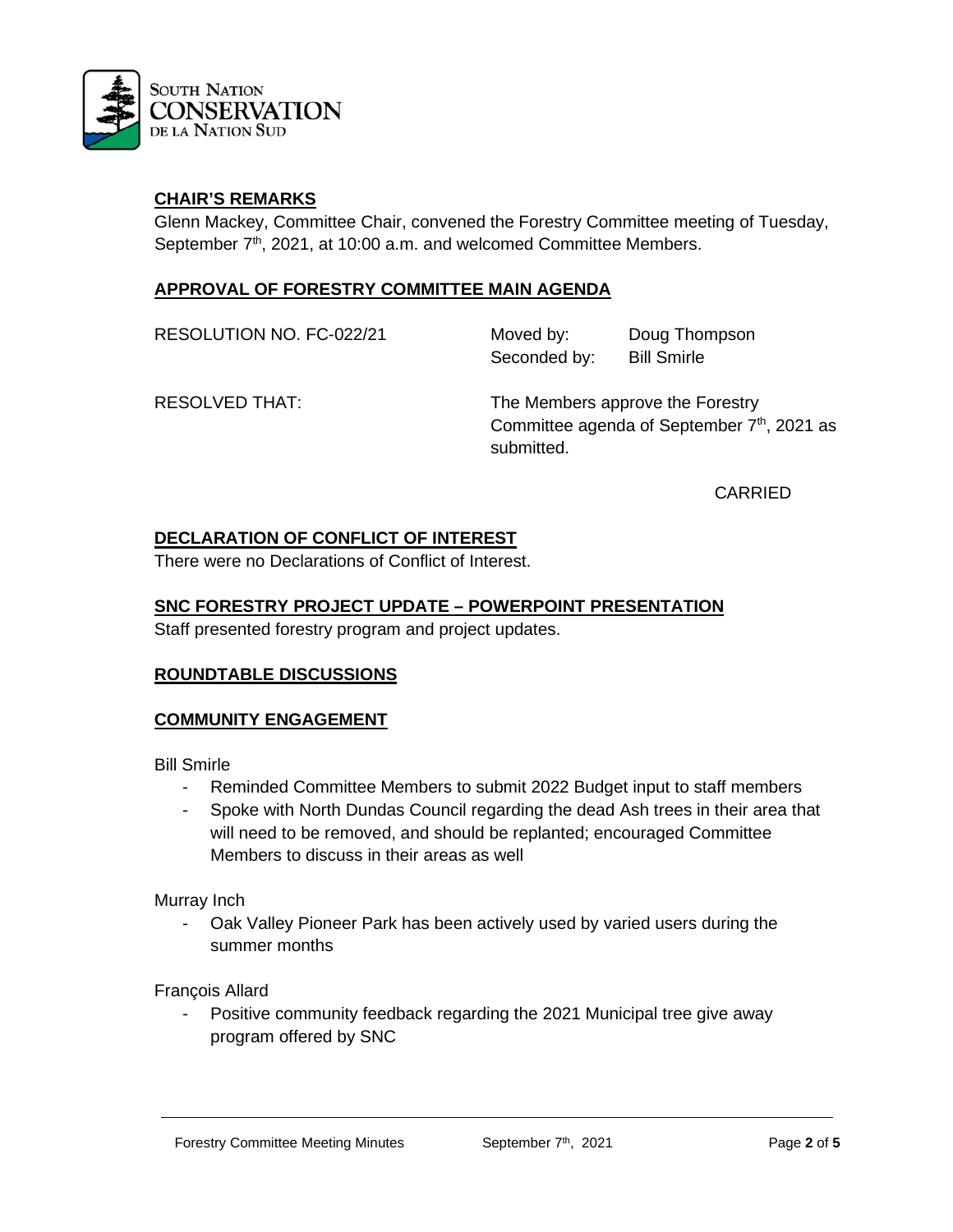

# **APPROVAL OF: FORESTRY COMMITTEE VIRTUAL MEETING MINUTES OF JUNE 1ST, 2021**

RESOLUTION NO. FC-023/21 Moved by: Maurice Chabot

Seconded by: Dorothy Hamilton

RESOLVED THAT: The Members approve the Forestry Committee virtual meeting minutes of June  $1<sup>st</sup>$ , 2021 as submitted.

CARRIED

#### **NEW BUSINESS**

# **UPDATE: SNC FOREST ADMINISTRATION AND OPERATIONS**

RESOLUTION NO. FC-024/21 Moved by: François St. Amour

Seconded by: Bill Smirle

RESOLVED THAT: The Forestry Committee receive and file the update on SNC Forest Administration and Operations.

CARRIED

# **UPDATE: SDG COUNTY FORESTS: VERBAL**

Pat Piitz, Team Lead, Property provided Committee Members with a verbal update on the SDG County Forests programs and projects.

RESOLUTION NO. FC-025/21 Moved by: Maurice Chabot

Seconded by: François Allard

RESOLVED THAT: The Forestry Committee receive and file the SDG County Forests verbal update.

CARRIED

# **UPDATE: OPG REGIONAL BIODIVERSITY PROGRAM**

| RESOLUTION NO. FC-026/21 | Moved by: | Doug Thompson |
|--------------------------|-----------|---------------|
|                          |           |               |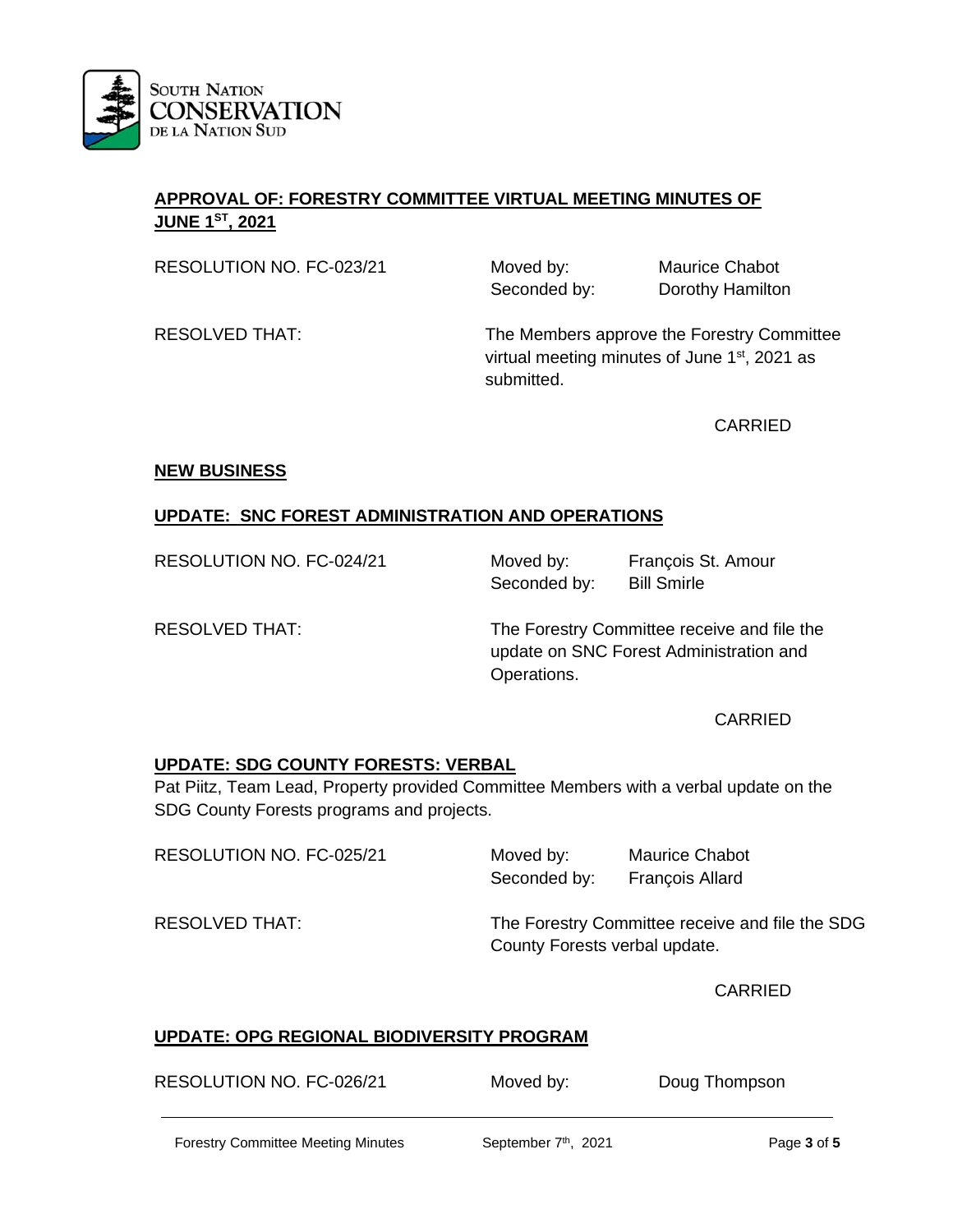

Seconded by: François Allard

RESOLVED THAT: The Forestry Committee receive and file the OPG Regional Biodiversity Program update.

CARRIED

# **UPDATE: FUNDING SUBMISSIONS**

RESOLUTION NO. FC-027/21 Moved by: Dorothy Hamilton

Seconded by: Murray Inch

RESOLVED THAT: The Forestry Committee receive and file the grant submission update.

CARRIED

# **Doug Thompson left the meeting at 11:02 a.m.**

#### **UPCOMING EVENTS**

a. The Healing Place: Remembering the Children: October 14<sup>th</sup>, 2021

Dorothy Hamilton

September  $25^{th} - 26^{th}$ , 2021:

Eastern Ontario Maple Syrup Producers' Association; being held at the Agri Forest Centre in Kemptville: pancake breakfast, tours of facility, and woodlots planned Saturday, September 26 at 1:00 p.m.: special forest dedication ceremony in honour of Peter Wensink

- October 23rd, 2021: Stormont Dundas Glengarry Chapter of the Ontario Woodlot Association Tour; woodlot tour, 10:00 a.m. to 2 p.m.; to be held at John Ferguson woodlot located in South Glengarry; pre-registration is required

Murray Inch

October 16<sup>th</sup>, 2021: tentative date for the Oak Valley Pioneer Park fall field day

# **DATE OF NEXT MEETING**

- November  $30<sup>th</sup>$ , 2021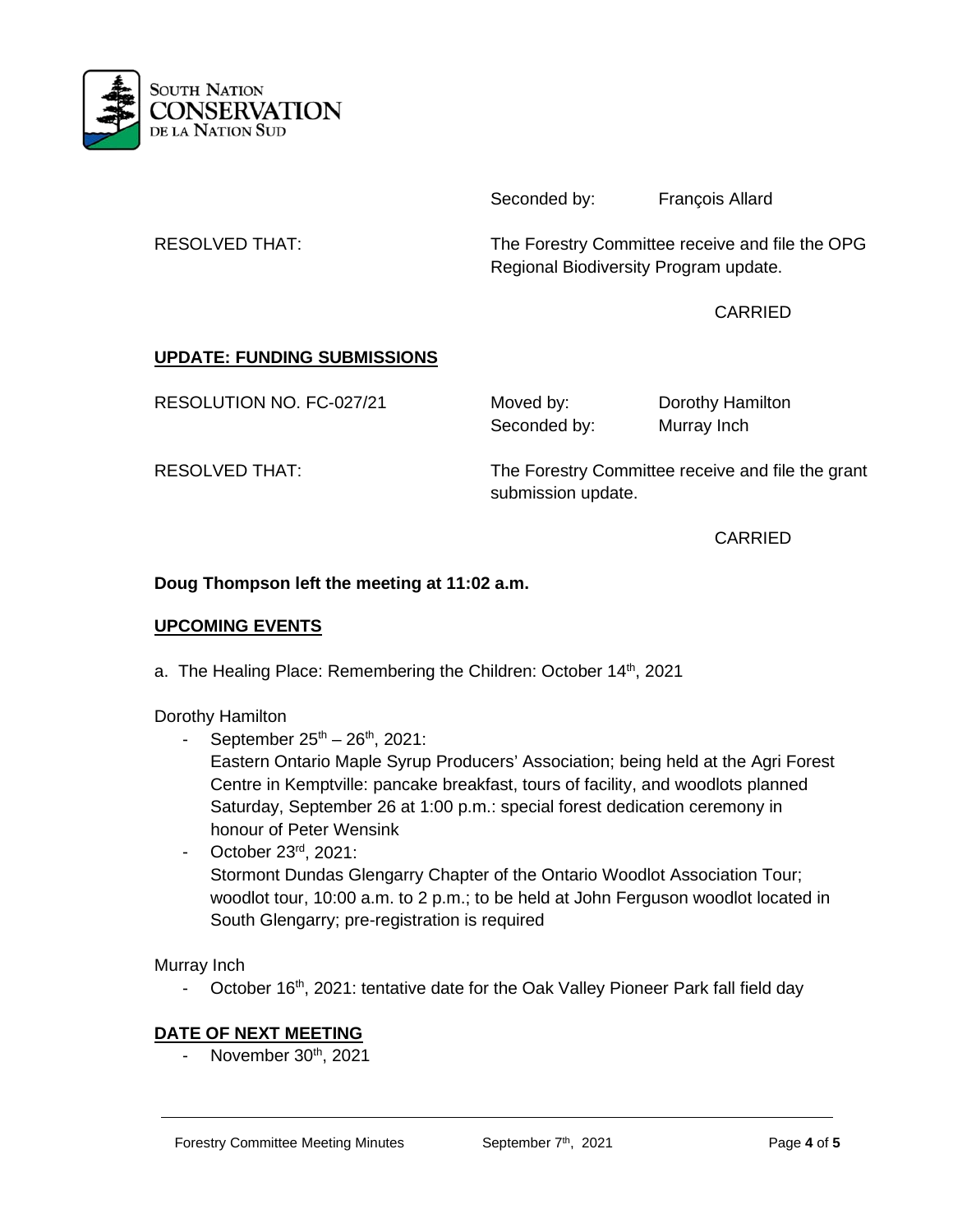

# **ADJOURNMENT**

RESOLUTION NO. FC-028/21 Moved by: François Allard

RESOLVED THAT: The Forestry Committee meeting of September 7<sup>th</sup>, 2021 be adjourned at 11:04 a.m.

CARRIED

 $\frac{1}{2}$ 

Committee Chair. Team Lead, Special Projects.

Glenn Mackey, The Communication of Ronda Boutz,

/dm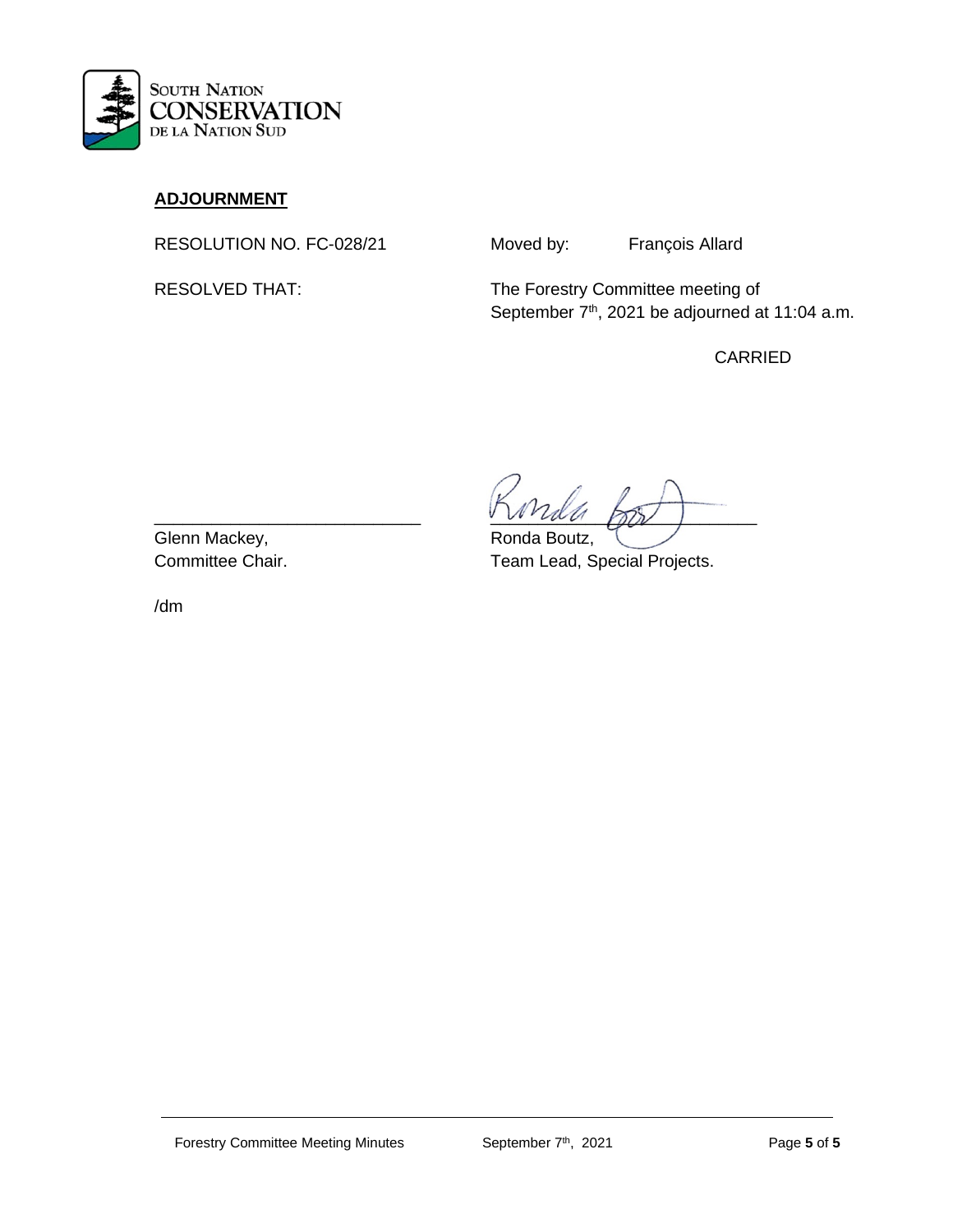

# **FORESTRY COMMITTEE MEETING C**htawa Tuesday, November 30th, 2021, 10:00 a.m. - Meeting 04/21 By Electronic Participation **EC EDWARDSBUR** Present: Glenn Mackey, Committee Chair Maurice Chabot, Public Citizen Dorothy Hamilton, Stormont Dundas Glengarry Chapter – Ontario Woodlot A North<br>El Grenville Association Elizabeth Holmes, Ministry of Northern Development, Mines, Natural Resources and Forestry (non-voting) Murray Inch, Public Citizen Dave Robertson, Public Citizen Bill Smirle, SNC Board of Directors, Past Chair, ex-officio Doug Thompson, Public Citizen Regrets: François Allard, Public Citizen Archie Byers, Public Citizen Nation George Darouze, SNC Board of Directors, Chair, ex-officio Ben de Haan, United Counties of Stormont Dundas Glengarry Steve Hunter, United Counties of Prescott Russell Pierre Leroux, SNC Board of Directors, Vice Chair, ex-officio O François St. Amour, Mayor, SNC Director Champlain Absent: Lloyd Benedict, Mohawks of Akwesasne Alain Bertrand, Public Citizen Tony Ricard, Public Citizen Ron Toonders, Ag Soil and Crop Staff: Angela Coleman, General Manager/Secretary-Treasurer Carl Bickerdike, Team Lead, Corporate Services Ronda Boutz, Team Lead, Special Projects Chris Craig, Senior Forestry Technician Caroline Goulet, Forester Tavish MacLeod, Forestry Assistant Dianne MacMillan, Administrative Assistant Pat Piitz, Team Lead, Property Martin Streit, Forester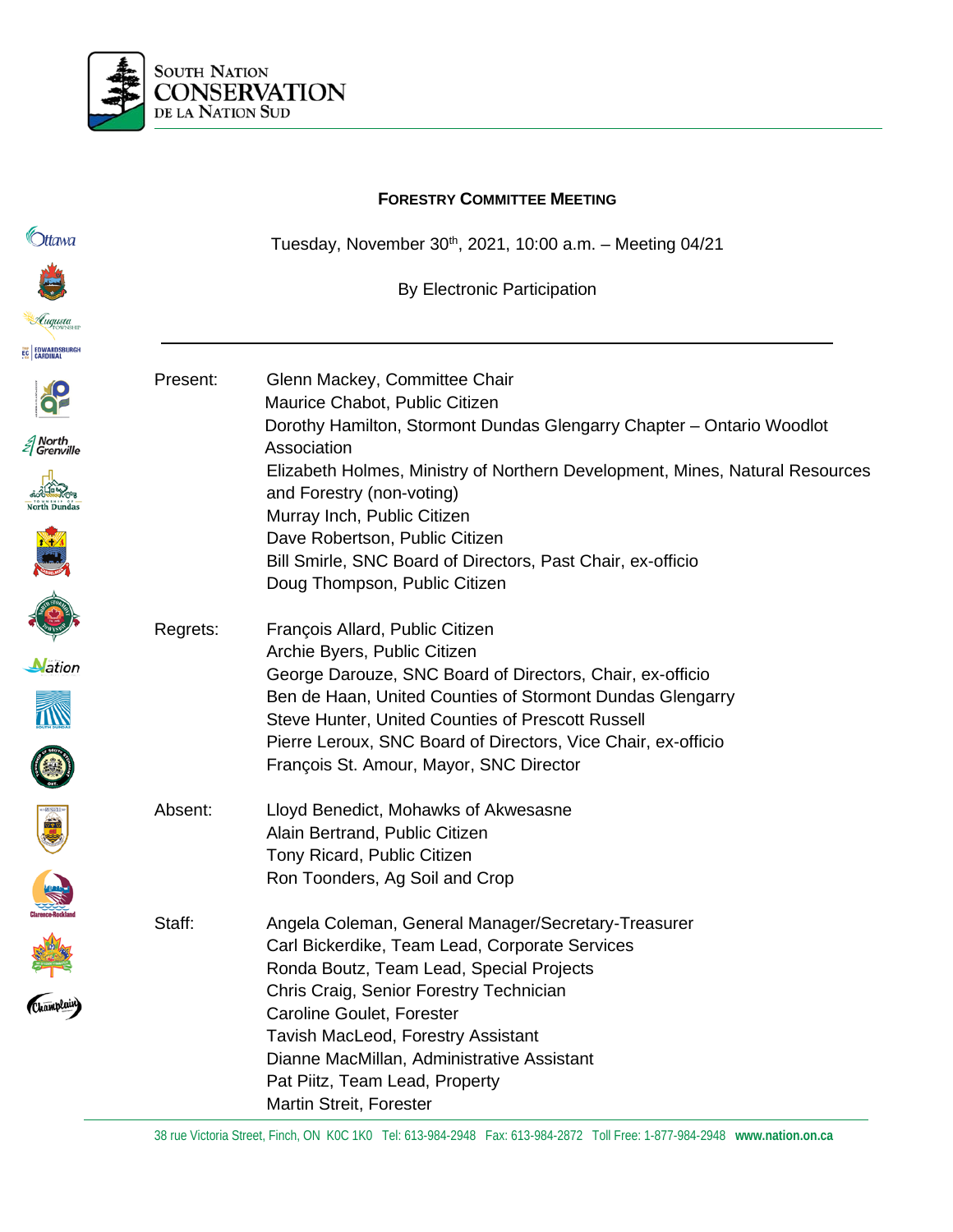

### **CHAIR'S REMARKS**

Glenn Mackey, Committee Chair, convened the Forestry Committee meeting of Tuesday, November 30<sup>th</sup>, 2021, at 10:00 a.m. and welcomed Committee Members.

### **APPROVAL OF FORESTRY COMMITTEE AGENDA**

RESOLUTION NO. FC-0/21 Moved by: Bill Smirle Seconded by: Maurice Chabot

RESOLVED THAT: The Members approve the Forestry Committee agenda of November 30<sup>th</sup>, 2021 as submitted.

CARRIED

# **DECLARATION OF CONFLICT OF INTEREST**

There were no Declarations of Conflict of Interest.

#### **SNC FORESTRY PROJECT UPDATE – POWERPOINT PRESENTATION**

Staff presented forestry program and project updates.

#### **APPROVAL OF: FORESTRY COMMITTEE VIRTUAL MEETING MINUTES OF SEPTEMBER 7TH, 2021**

RESOLUTION NO. FC-0/21 Moved by: Maurice Chabot

Seconded by: Bill Smirle

RESOLVED THAT: The Members approve the Forestry Committee virtual meeting minutes of September  $7<sup>th</sup>$ , 2021 as submitted.

CARRIED

# **BUSINESS ARISING FROM MINUTES (IF ANY)**

None.

# **NEW BUSINESS**

# **UPDATE: CONSERVATION AUTHORITIES ACT – PHASE 1 REGULATIONS**

Angela Coleman, General Manager/Secretary-Treasurer presented the Forestry Committee Members with a Conservation Authorities Act, Phase 1 Regulations update.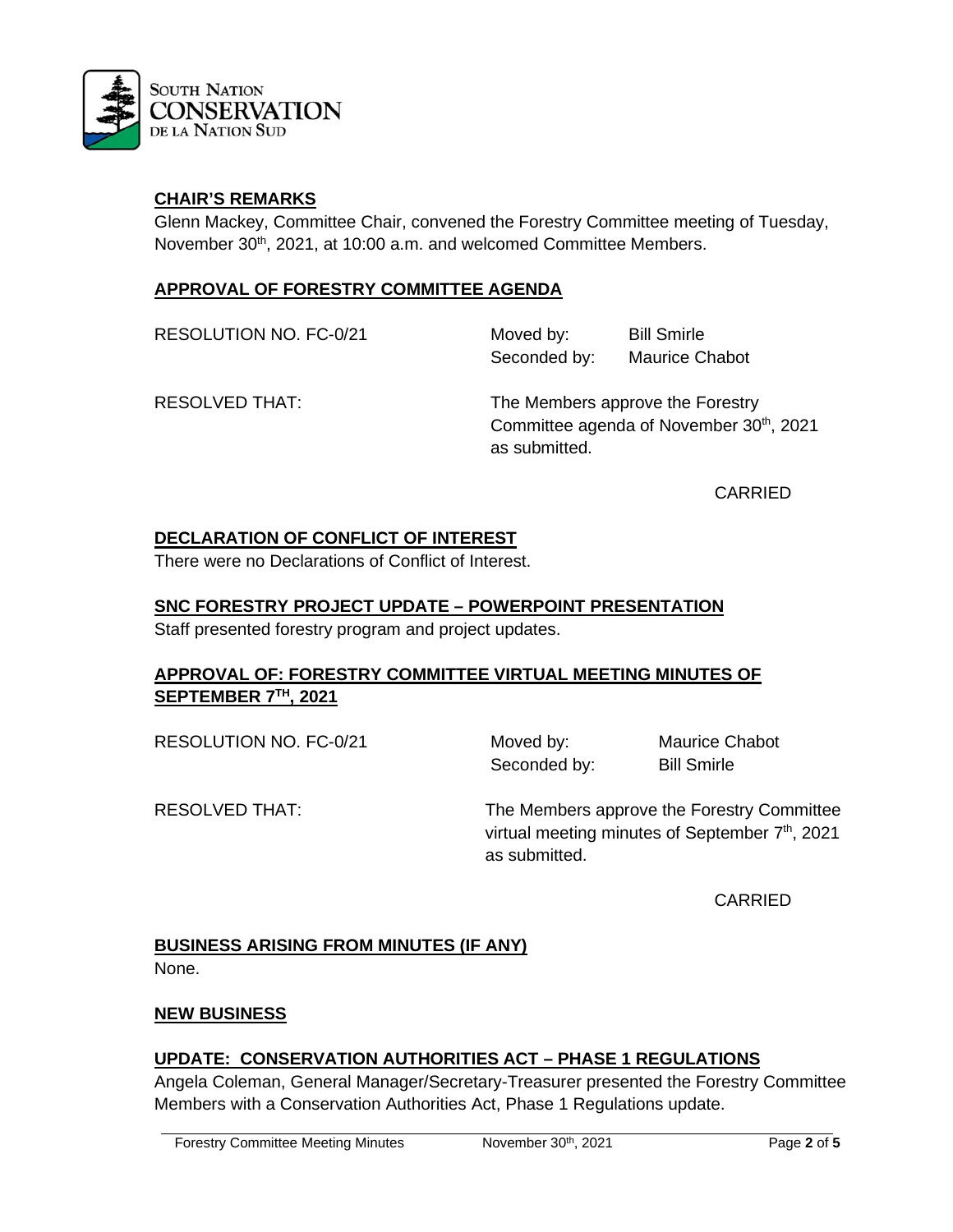

# **UPDATE: FOREST ADMINISTRATION AND OPERATIONS – SNC AND SDG**

| RESOLUTION NO. FC-0/21 |  |
|------------------------|--|
|------------------------|--|

Moved by: Dorothy Hamilton Seconded by: Doug Thompson

RESOLVED THAT: The Forestry Committee receive and file the update on SNC and SDG Forest Operations.

CARRIED

#### **UPDATE: FOREST CERTIFICATION AUDITS**

RESOLUTION NO. FC-0/21 Moved by: Murray Inch

Seconded by: Dorothy Hamilton

RESOLVED THAT: The Forestry Committee receive and file the update on Forest Certification Audits.

CARRIED

# **REQUEST FOR APPROVAL: OTTAWA ASH TREE REPLACEMENT PROGRAM**

| RESOLUTION NO. FC-0/21 | Moved by:<br>Seconded by: | Maurice Chabot<br>Doug Thompson                                                                                                                                                                                        |  |
|------------------------|---------------------------|------------------------------------------------------------------------------------------------------------------------------------------------------------------------------------------------------------------------|--|
| <b>RESOLVED THAT:</b>  |                           | The Forestry Committee approves the carry-over<br>of approximately \$122,000 Ottawa Ash Tree<br>Replacement Program grant funding to the 2022<br>Budget for payment to approved projects as they<br>are completed; and |  |
| <b>FURTHER THAT:</b>   |                           | The Committee approves reallocating any surplus<br>funds from the approved projects to the next<br>eligible project on the Program waiting list.                                                                       |  |

CARRIED

# **REQUEST FOR APPROVAL: FORESTRY COMMITTEE 2022 MEETING SCHEDULE**

| RESOLUTION NO. FC-0/21 | Moved by:    | <b>Bill Smirle</b> |
|------------------------|--------------|--------------------|
|                        | Seconded by: | Doug Thompson      |
|                        |              |                    |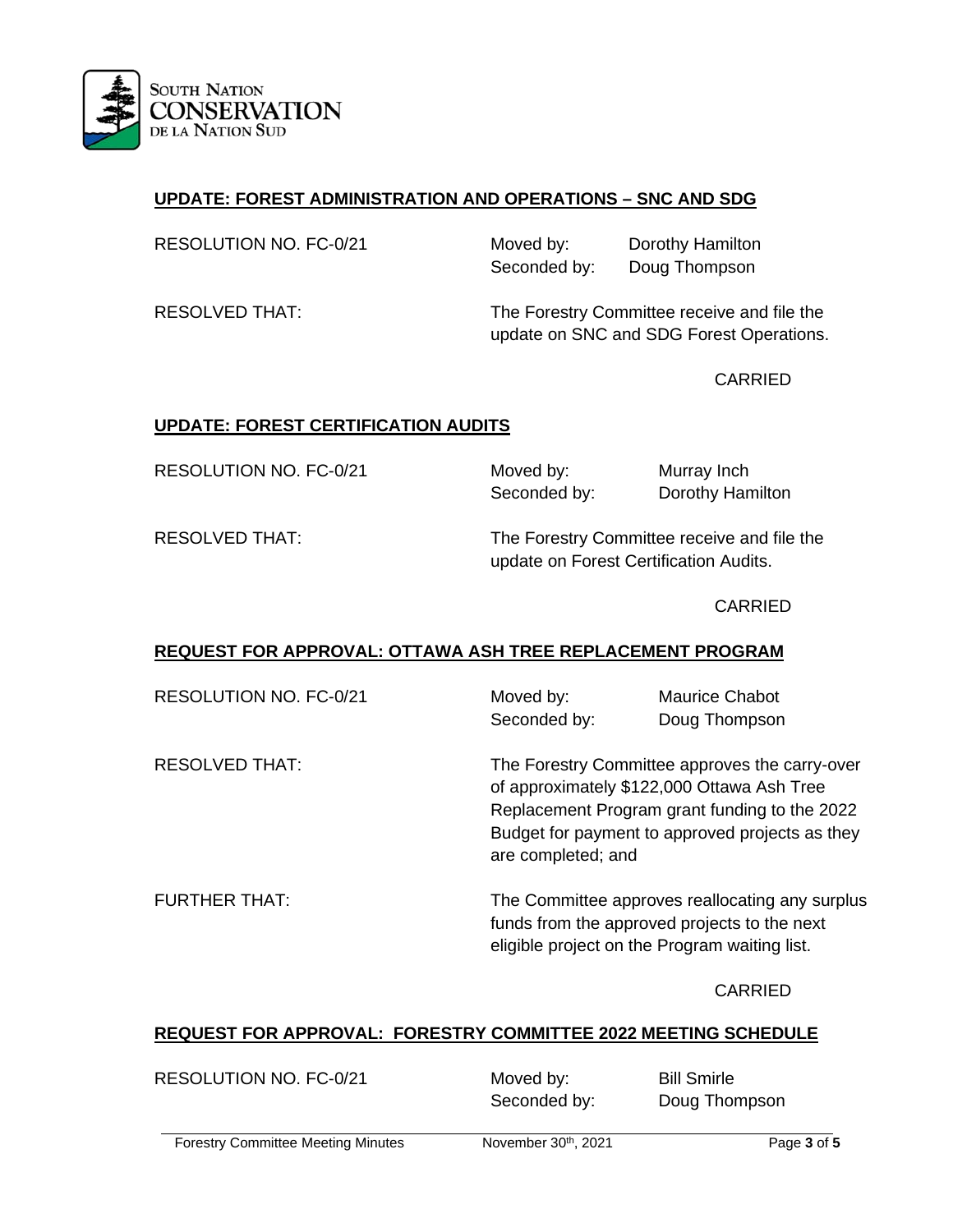

RESOLVED THAT: The Forestry Committee approve the Forestry Committee meeting 2022 schedule as presented.

CARRIED

#### **SUPPLEMENTAL AGENDA (IF ANY)** None.

# **ROUNDTABLE DISCUSSIONS**

# **COMMUNITY ENGAGEMENT**

- Doug Thompson requested an update from staff on potential for a walking path at the SNC Grey's Creek property near Greely. Pat Piitz will set up a meeting with Doug to walk the property in December. Additional information will be brought back to the Committee in 2022.
- Murray Inch updated the Committee on planned planting by the Oak Valley volunteer's next spring. Plan to plant seedlings and a few caliper trees, including some Carolinian trees species to see if they will survive in the local climate.
- Bill Smirle advised the Committee that the draft 2022 Budget was presented to the Board at their November meeting. This year, the Budget is being circulated to member municipalities for comments in advance of the request for Budget approval at the Board's January 2022 meeting. A copy of the Budget is also available on SNC's website for the public to view. Bill also commented that approximately 40% of the Budget is funds raised by staff through external fundraising efforts. Bill also offered thanks to the Staff for their updates during Board meetings, these updates are very helpful for his reports to his municipalities.

# **UPCOMING EVENTS**

None.

# **DATE OF NEXT MEETING**

- March 3rd, 2022 Forestry Committee meeting at 10:00 a.m.
- March 3rd, 2022 Joint Standing Committee Meeting at 1 p.m.

# **ADJOURNMENT**

RESOLUTION NO. FC-0/21 Moved by: Doug Thompson